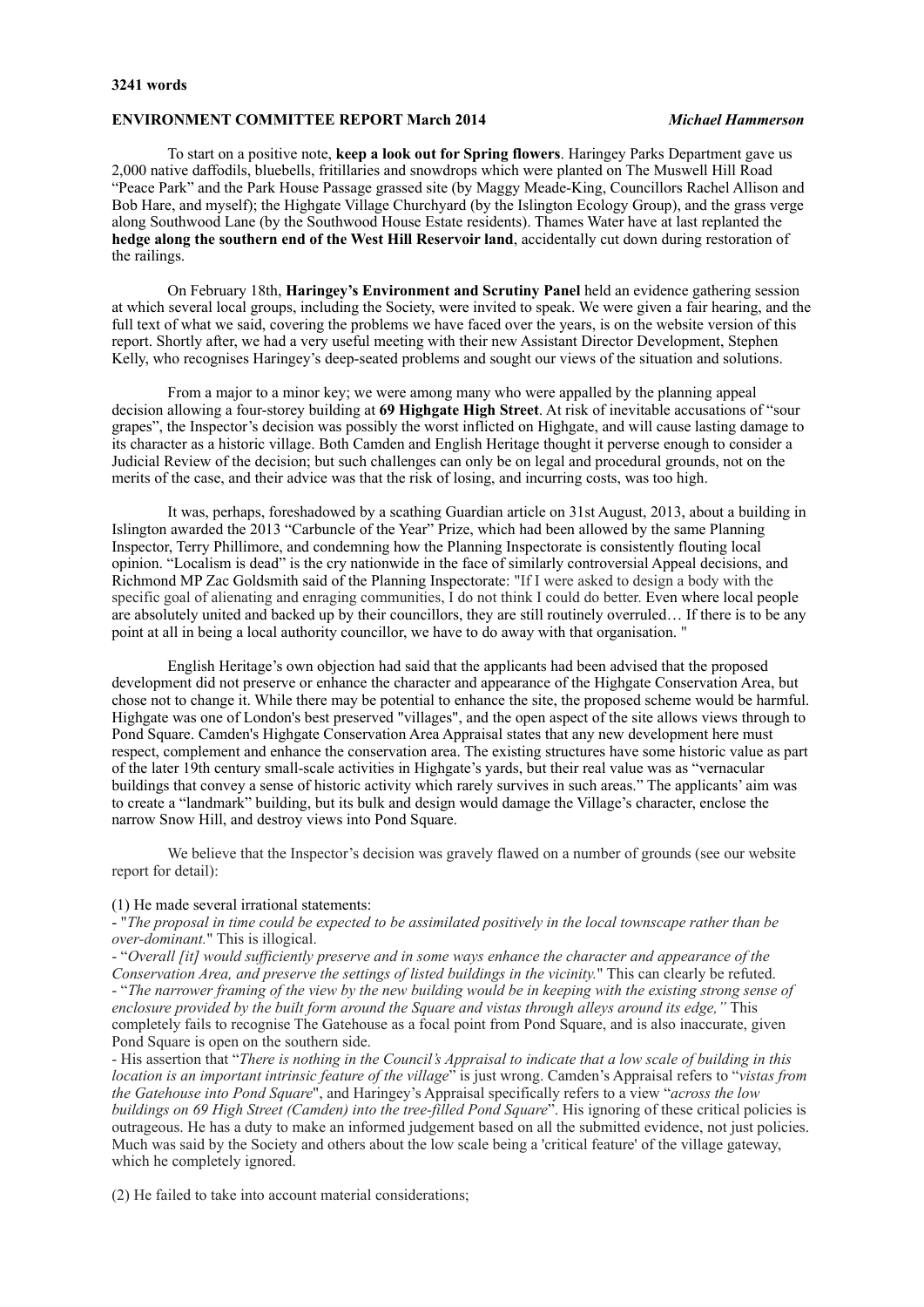- he ignored detailed arguments from objectors;

- he did not mention impact on pedestrian safety of the narrowed pavement;

- His statements that it "*would not lead to a harmful impact on views and settings,*" and then that "*The scheme is not the only potential response to the site, for example a lower building enabling more of the existing views across it to be retained might be successful*" was not only self-contradictory, but outrageous, in accepting that it will damage views. His conclusion should have been that less potentially damaging proposals should be examined before approving a development which has maximum negative impact.

(3) He failed to give adequate reasons for his decision and largely overlooking the many detailed objections.

 Afterwards, we carried out a survey of 104 members of the public. 69% opposed the development, 54% strongly. 22% were neutral, and only 3% strongly in favour. Of local people only, 78% were opposed - including Architects! At about the same time, North Norfolk District Council won a High Court challenge against an Appeal Inspector, the Judge agreeing that he failed to give the necessary "special regard" to the importance of preserving heritage assets under the legislation and had disregarded the requirement to have special regard to preserving the setting of listed buildings.

If only Camden and English Heritage had shown similar resolve.

Our other preoccupying issue is the new application for **Athlone House**, little different to the previous one. Our objection (on the website) filled 11 pages. Objections from the Heath and Hampstead Society, the City of London, the Victorian Society and Save Britain's Heritage were all strong, while English Heritage's was described as their strongest in years. We were even contacted by a nationally-known conservation architect who wanted to support us and produced a superb report, to accompany our objection, demonstrating that, contrary to the developers' claims, the house is eminently restorable. We are immensely grateful for his help.

The impact of the public campaign, co-ordinated by Catherine Budgett-Meakin, Liz Morris and Richard Webber, was remarkable, Camden receiving a surely unprecedented *3,500 objections*. This, and comments from people we lobbied on Hampstead Heath, reveals universal public outrage at the developers, who are trying to renege on their agreement to restore the house after having profited enormously from building the flats.

The on-line petition to Camden to refuse the application and enforce the restoration agreement, set up by member Jack Boswell, gained 5,000 signatures and was presented to Leader of the Council Sarah Hayward [and Lead Member for Planning Phil Jones. It remains active on http://www.change.org/en-GB/petitions/camden](http://www.change.org/en-GB/petitions/camden-council-save-athlone-house-from-destruction-2)council-save-athlone-house-from-destruction-2. Terry Gilliam's Facebook feature on the house has also been a tremendous support.

We now await Camden's decision, which we trust will be to refuse the application, but which will, presumably, mean another gruelling Appeal battle (in which case, let us pray that the Inspector will not be Mr. Phillimore). We have also submitted a new application to have the House Listed; Susan Rose and Gail Waldman have unearthed much new material not taken into account by English Heritage when they refused Listing some years ago.

 **Basements** remain a vexed issue. If you were in the packed audience in the United Reform Church to hear our fascinating lecture by expert Professor Michael De Freitas, you will have been alarmed at what you heard about inadequate engineers' reports, bad workmanship, lack of understanding of ground conditions, and planning authorities' lack of expertise to assess them. Impact on neighbours can take ten years to appear, by which time there is no hope of suing developers for damage unless you have bottomless pockets – and a recent court case established that a local authority cannot be sued even for giving permission negligently.

Even the GLA is now debating basements, and a motion calling for stronger basement policies in the revised London Plan was passed unanimously. A **Basements Bill**, due for a second Parliamentary reading, would limit basements to a maximum of 50% of gardens – of limited value in areas like Highgate, with large gardens – and proposes stricter Construction Management Plans to reduce nuisance to neighbours; but it does not address our concerns and has little chance against a deregulatory government. We also await Camden's longdelayed decision on the new house on the site of **The Water House, Millfield Lane**, which includes a basement which would cut across a known underground stream feeding into the Heath's Bird Sanctuary Pond, to which we have objected.

We were approached by residents of the **Hillcrest Estate,** told by Haringey that they are assessing the potential of all their properties for additional housing and were considering 50 new units on the estate. Residents are unanimous in opposing a scheme of this scale, but are willing to talk to Haringey about some low-rise housing on the site which is sensitive to the location. The site includes the Southwood Lane Wood Site of Importance for Nature Conservation, and any plans for development must consider the site's ecology. We have asked Haringey to ensure that the Society and the Neighbourhood Forum are involved in future discussions.

The workload of the **Planning and Development Group**, Chaired by Elspeth Clements, remains as heavy as ever, with 50 or more planning cases on every agenda; a small selection of the major items follows.

The nearest example of the Government's new policy allowing offices to be converted to housing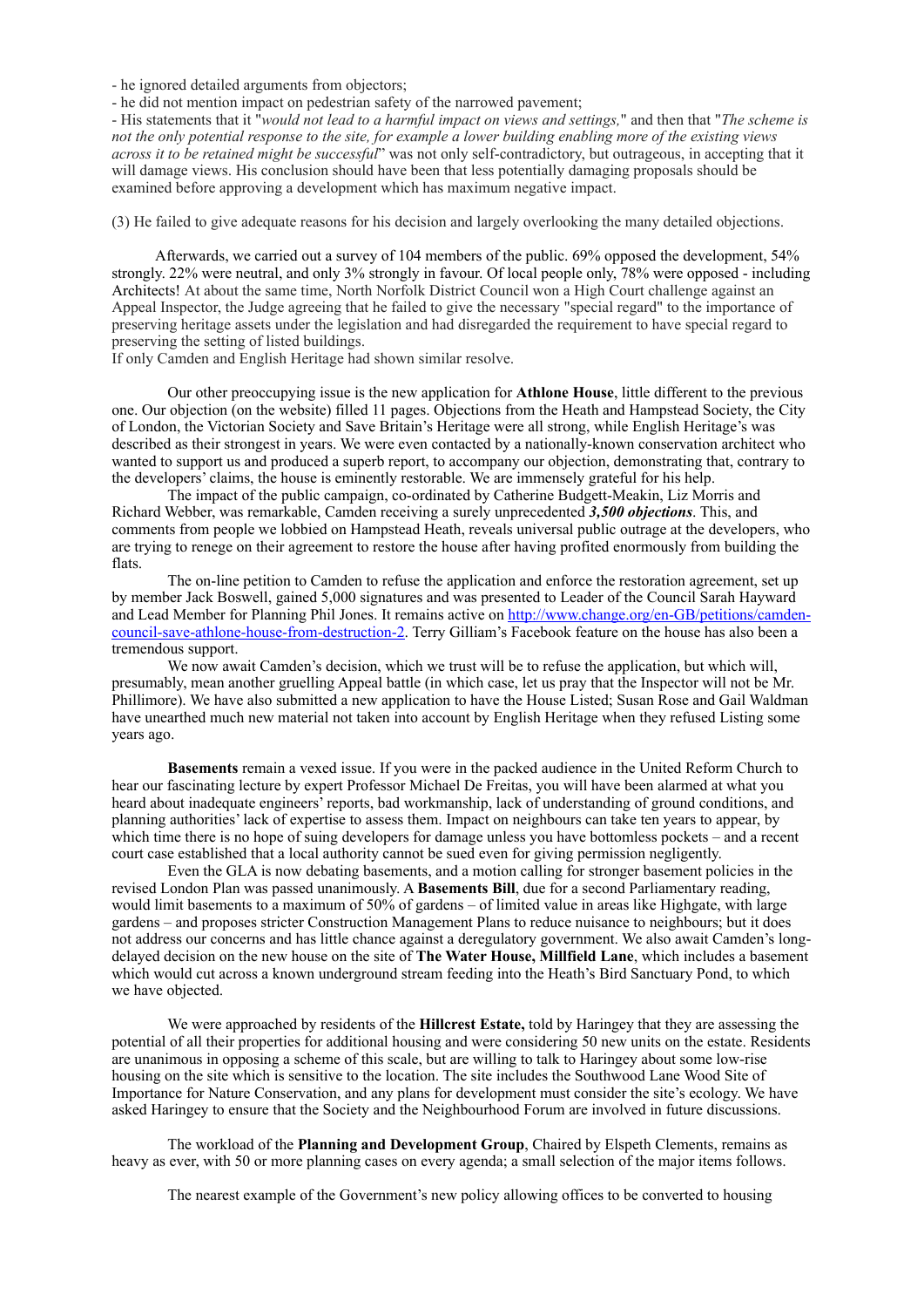without planning permission is the **Archway Tower**, which should be demolished but has been bought by developers for conversion into small residential units for the private market. Under the legislation, they need not adhere to normal housing standards, or make any contributions towards infrastructure (drainage, sewage, schools, etc) or affordable housing.

 Highgate School are also proposing alterations and new building at **22, 22A and 24 Broadlands Road.**  Some of the proposals are welcome - they will be restoring **no. 22, the fine Gwendolyn Sim** building, though the proposed side entrance mimicking the main entrance is very awkward - but we have reservations about the design of the new houses, which would be tall, narrow and out of keeping with the existing houses, while a new building proposed for **13 Denewood Road** is too close to its boundaries and too high for its narrow site.

 The fine Victorian **Holborn Infirmary Buildings** between Archway Road and Highgate Hill, formerly part of the Whittington Hospital complex but now owned by Middlesex University, is the subject of proposals for an intensive development of large blocks of flats surrounding the historic buildings. We have supported Islington's conservation appraisal arguing that any new schemes must focus on working with the existing Listed Buildings.

 The **Highgate Garden Centre** situation remains obscure. Following Haringey's refusal of luxury housing, we await any indication of an appeal. The developers contacted us to ask for a meeting, but are now not responding. In contrast, following the objections of local groups, the developers of the sensitive **Listowel site**, at the junction of West Hill and Swains Lane, have withdrawn their application pending new discussions with the community.

 In the west of Highgate, pressure continues for major extensions and rebuilds. An extension at **10 Sheldon Avenue** was refused by Haringey but has been appealed. At **Bracken Knoll, Courtenay Avenue**, we objected to an application for a new house with basement behind the original façade as excessively large and a dangerous precedent. At **Derwen, Compton Avenue**, we have objected to the replacement of one of the few remaining original Charles Quennell Arts and Crafts-style houses with yet another large basemented house.

*Heavy Lorries in Highgate* – Alarmed residents reported notices from Haringey that the 5-ton lorry restriction through Highgate is to be increased to 7.5 tons. However, this is not a plot to allow heavier lorries through Highgate. Weight limit signs are wildly inconsistent, some limiting weight to 5 tons, others to 17.5 tons, and conflict with the 2002 Regulations that 7.5 tons is the only weight limit which can be enforced. Haringey assure us that, once the signs are changed, they will be able to take enforcement action against heavy vehicles entering the zone illegally.

Haringey's consultation on a **Borough-wide 20mph zone** showed 42% in favour and 46% against, although more supported a limit in residential areas only.

**The Winchester Public House** in Archway Road has been sold to developers, who propose a wine bar downstairs and converting the upper floors to residential. The fine Victorian pub interior should be protected, and we will be urging Haringey to ensure this in any proposed works.

My appeal for help with **tree applications** was answered by local Landscape Architect John Evans, which has improved our capacity to cover them. Poor validation of planning applications by Haringey, which fail to provide sufficient information to enable them to be assessed, has been a major problem, and tree applications are often very carelessly drafted.

*The Kenwood Dairy Landscape Project*, which generated considerable local debate, aims to restore the long-lost view of the Kenwood Lake and Sham Bridge from the Model Dairy at the top of the West Meadow. Many were opposed to felling the three copper beeches on the Dairy Field; we did not oppose restoration of the view, but suggested leaving one of the beeches to grow into a major specimen tree. In the event, English Heritage agreed to leave all three, as there was little support for removing them; the view from the dairy to the lake will still be enjoyed by standing a little to one side of the dairy. The old farm pond, just to the west of the Rhododendron garden, recorded in early 19th century views but long since silted up, is being restored and a wildlife meadow created. The scene currently looks rather Passchendale-like, but should restore quickly.

### *Two further appeals for help:*

Firstly, Richard Webber having stepped down as Chairman of our Traffic and Transport Group, the group is now dormant and a new Chair is needed.

Secondly, the popular annual Heritage Open Days will be on September 11th-14th this year, enabling Londoners to visit a wide range of properties, ancient and modern, to which they do not normally have access. The Highgate Society has not participated for many years, but this is an ideal opportunity to enable the whole